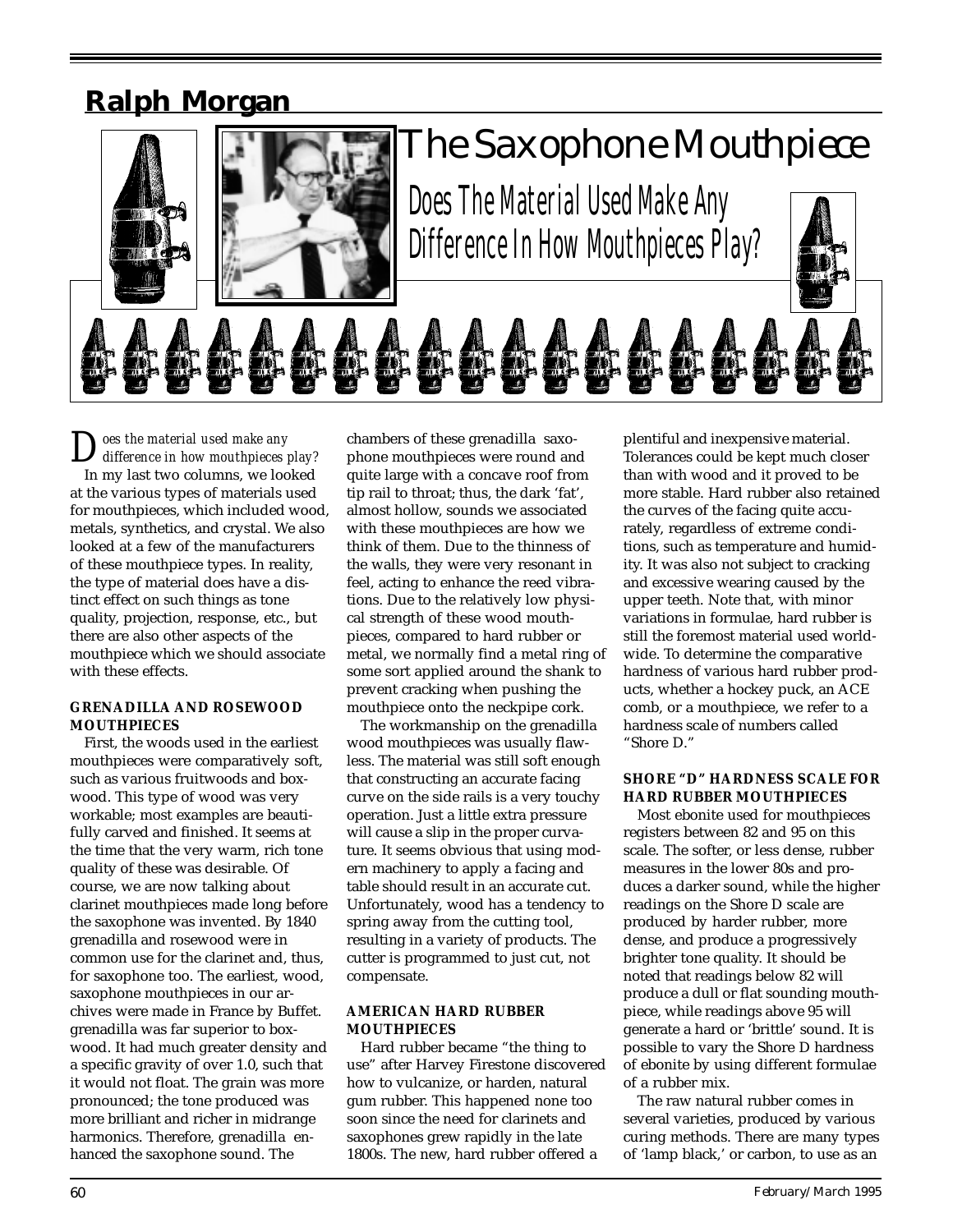additive. You may think it strange to first produce hard, vulcanized rubber, then pulverize it, so it can be used as "rubber dust," an important filler additive in the ebonite mouthpiece. No wonder that, if you ever have the urge to get an analysis of some hard rubber mouthpiece, the analyst will caution you that he can only do so to an accuracy of 85%. It seems hardly worth it. Then comes the matter of color.

Traditionally an ebonite mouthpiece is black, or nearly so. However, the W.S. Summer Co. made some several years ago which were a dark red. This was also tried by an English maker. It seems that the addition of a coloring powder tends to produce a much softer product that really not wellsuited to retain a carefully faced curve without warping. Also the coloring in some instances, even certain lamp blacks, tends to bleed out, especially then they are refaced.

In producing an acceptable rubber compound, the rubber chemical engineer will try many different types of 'filler,' mostly different rubber dust samples, although some synthetic ones are used as well as varying amounts of certain chemicals, which affect the malleability or molding characteristics of the rubber. In so doing, the engineer can come up with many hundreds of formulae. Then we must determine which will produce the most desirable tonal and response characteristics. Once this has been determined, we must be aware of other variables which will dramatically affect the acoustical and aerodynamic results.

Foremost is the thickness of the walls of the mouthpiece. Perhaps this is best understood by considering my experience while working while working on the clarinet mouthpiece. Gustave Langenus produced an excellent product in the 1930s and 40s, using his experiments in a different graduation of thickness for the beak area. As one might suspect, he found that a thinner material can be more easily set in vibration than a thick one. In my trials, I started with a "normally" shaped mouthpiece. In filing and scraping the beak area, I found that, as the material was thinned, the response and tone production suffered progressively. At a point somewhere near half the original beak thickness, the clarinet

ceased to play, emitting mostly buzzes of various pitch levels. However, when the appropriate thickness was reached by more thinning, the sound and response suddenly reappeared at a greatly enhanced level. In other words, the walls of the mouthpiece can either act with a damping effect or as an auxiliary tone generator for the poor belabored reed. Then the entire scale of the instrument speaks more quickly and evenly, with a more centered sound and "feel."

The same changes pertain to saxophone mouthpieces as well. They become very evident to the player when comparing our own regular Morgan MI models of alto and tenor mouthpieces with our Excalibur models, which have the same facings and chamber characteristics, but in which the body walls are significantly thinner. This enhances the production of higher partials, thus a more brilliant tonal characteristic.

Referring to the Lelandais's line of the 1930s, they seem to have been one of the first to have used this technique in their 'Le Jaseur' line. The shape of their clarinet, alto, and tenor seem to have been inspired by the very oldest Selmer metal mouthpieces. Lelandais also started the 'streamlined' mode early on, which has contributed to many such models by more contemporary makers. Again, it is evident that the body wall thickness has a profound effect on the tonal aspects of the mouthpiece.

#### **METAL SAXOPHONE MOUTHPIECES**

Metal mouthpieces are not subject to the same tonal changes we note in hard rubber, since the average thickness of material used can do nothing but act with a damping effect on the reeds vibration. We tend to ignore the fact that the reed, in beating or vibrating against the mouthpiece, seems to act independently; one of the factors that affects the response of the reed is the ease (or difficulty) with which the mouthpiece material is set into vibration. Many players I've discussed this point with are sold on the use of only metal because a long list of prestigious players has used that type of mouthpiece. They do not take into consideration the fact that, in the majority of

cases, they have only heard a performance using all manner of electronic enhancement and simplification, either live or on CDs/records/tapes. Therefore, what we hear may be far from what the player, mouthpiece, and instrument actually sound like, due to the whims of the sound engineer, etc., altering the true sound. Experiments show that a mouthpiece properly designed and made of good hard rubber will produce about 30% more sound overall and play with a more centered sound.

Just as the hard rubber materials can vary widely in density and hardness, causing variations in the sound spectrum produced, metals also vary in composition or alloy, basic metal used, and durability. There are perhaps more alloys in the brass family, ranging from bronzes to 'plain' yellow brass. The comparative amounts of copper, tin, lead, zinc, sulphur, nickel, phosphorous, and antimony all contribute to the sound conducting qualities of the metal. Obviously an alloy with less copper content will be harder and more dense, with a greater capacity to resonate. If you have ever compared the sounds of a fine Zildjian cymbal with some of the lesser quality ones available, the difference is heard immediately. There are several alloys of other metals, stainless steel, and aluminum, for example. The hardest of stainless steel was used in the old Berg Larsen models–they hold dimensions perfectly, but require a great amount of work to apply a proper facing curve, especially when changing a mouthpiece from, for example, .090" tip opening to .100" or from a #6 to a #8. This metal, being much harder, has a tendency toward a harder, clearer sound. The use of a soft metal, such as an aluminum alloy, seems to produce a sound devoid of the proper balance of low, mid, and high harmonic wave lengths. Also this metal does not have the tensile strength necessary to maintain stability in the critical measurements needed for a mouthpiece. The tendency toward corrosion can cause a problem, especially if the player has a high body-acidic condition or the playing is done in a salt-air atmosphere. With most metal mouthpieces, it becomes of much greater importance that the basic design be the result of